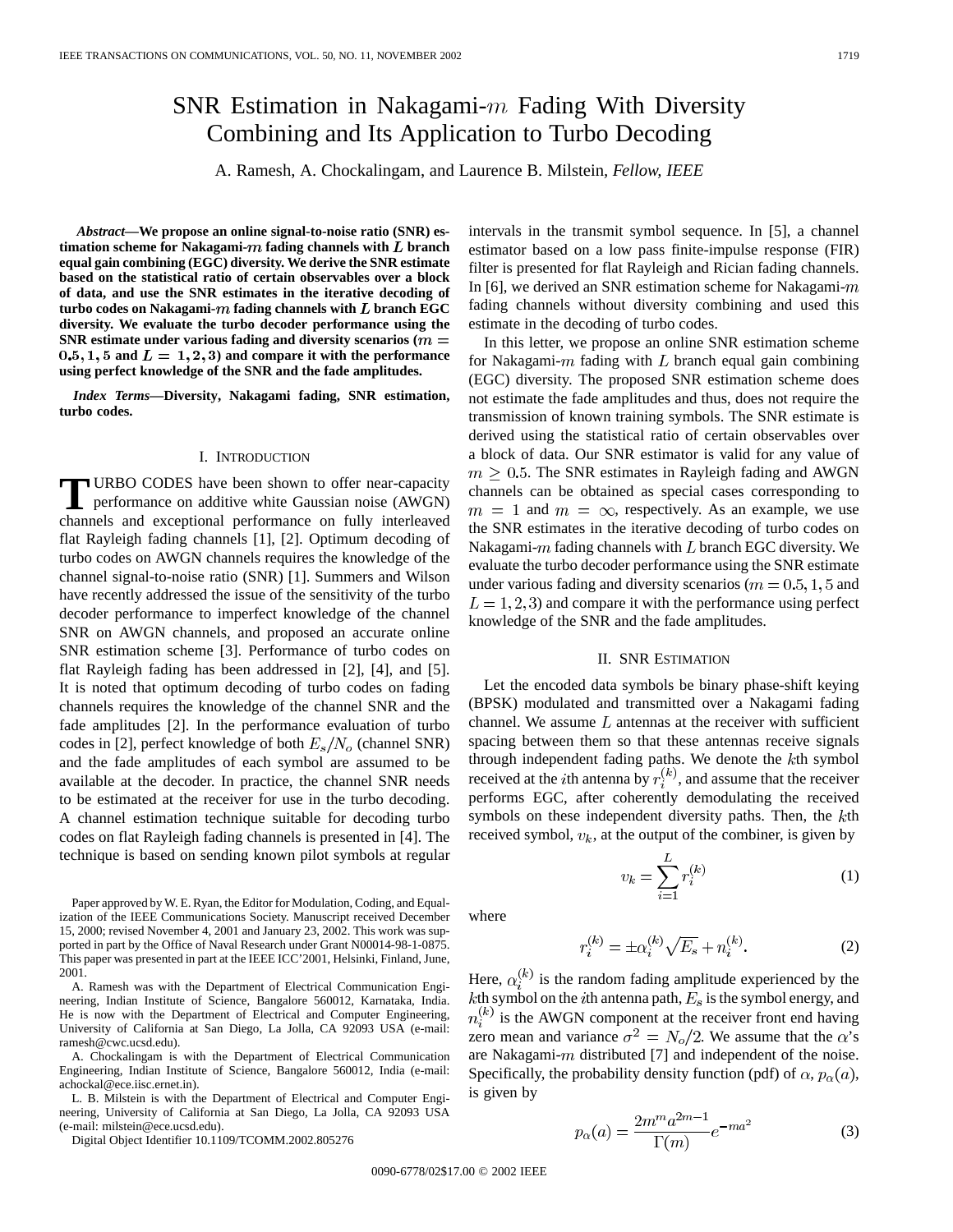where we have normalized the second moment of the fading amplitude,  $E(\alpha^2)$ , to unity.

We want to estimate the average received SNR,  $\gamma = (E_s/2\sigma^2)E(\alpha^2) = E_s/2\sigma^2$ . Our interest is to devise a blind algorithm which does not require the transmission of known training symbols to estimate the SNR. Accordingly, we formulate an estimator for the SNR based on a block observation of the  $v_n$ 's. We define a parameter  $z_{div}$ , to be the ratio of two statistical computations on the block observation of  $v_n$ 's, as

$$
z_{\rm div} = \frac{[E(v^2)]^2}{E(v^4)}.
$$
 (4)

We derive  $z_{\text{div}}$  as a function  $f(\cdot)$  of the received SNR,  $\gamma$ . Thus, the ratio of the two statistical computations and the known function  $f(\gamma)$  provide a means to estimate  $\gamma$ . The parameter  $z_{\text{div}}$  in (4) can be derived in closed form as (see Appendix)

$$
z_{\rm div} = \frac{\left[L + \left((L^2 - L)\left(\frac{\Gamma(m + \frac{1}{2})}{\sqrt{m}\Gamma(m)}\right)^2 + L\right)2\gamma\right]^2}{3L^2 + 4\Delta_m\gamma^2 + 12L\left(L + (L^2 - L)\left(\frac{\Gamma(m + \frac{1}{2})}{\sqrt{m}\Gamma(m)}\right)^2\right)\gamma}
$$
\n(5)

where

$$
\Delta_m = LE(\alpha^4) + 4L(L - 1)E(\alpha^3)E(\alpha) \n+ 3L(L - 1)[E(\alpha^2)]^2 \n+ 6L(L - 1)(L - 2)E(\alpha^2)[E(\alpha)]^2 \n+ L(L - 1)(L - 2)(L - 3)[E(\alpha)]^4
$$
\n(6)

with  $E(\alpha^k) = (\Gamma(m+k/2)/\Gamma(m)m^{k/2})$ . Note that (5) assumes the knowledge of Nakagami parameter  $m$ , which can be computed accurately using the method given in [11]. For the case when  $m = 1$  (i.e., Rayleigh fading), (5) becomes

$$
z_{\text{ray}} = \frac{\left[L + \frac{L(\pi L + 4 - \pi)}{2}\gamma\right]^2}{3L^2 + 4\Delta_1\gamma^2 + 3L^2(\pi L + 4 - \pi)\gamma}.\tag{7}
$$

Now, for a given value of  $z_{\text{div}}$  (computed from a block observation of the  $v_n$ 's), the corresponding estimate of  $\gamma$  can be found by inverting (5). For easy implementation, an approximate relation between  $z_{\text{div}}$  and  $\gamma$  can be obtained through an exponential curve fitting for (5). We use the exponential fit of the form

$$
\gamma = d_3 e^{\left(d_0 e^{(d_1 z_{\text{div}})} + d_2 z_{\text{div}}\right)} \tag{8}
$$

where the values of the coefficients  $d_0$ ,  $d_1$ ,  $d_2$ , and  $d_3$ for different values of  $m$  and  $L$  are computed and presented in Table I. The coefficients  $d_0$ ,  $d_1$ ,  $d_2$ , and  $d_3$ are chosen in such a way that the mean-square error  $\sum_{j=1}^{P} [z(j) - d_3 * \exp(d_0 * \exp(d_1 * z(j)) + d_2 * z(j))]^2$  is minimized, where  $P$  is the number of points (taken to be 30) on the  $z = f(\gamma)$  curve. Fig. 1 shows the  $\gamma$  versus  $z_{\text{div}}$  plots corresponding to Rayleigh fading  $(m = 1)$  for  $L = 1$  and 2 as per (8), along with the true value plots as per (7). The fits are made in the magnitude domain and plotted in dB. It is seen that the fits are very accurate over the SNR values of interest. In

TABLE I COEFFICIENTS OF THE EXPONENTIAL FIT FOR DIFFERENT VALUES OF  $m$  and  $L$ 

|                               | Exponential fit, $\gamma = d_3 \exp (d_0 \exp (d_1 z) + d_2 z)$ |                       |          |                        |  |  |
|-------------------------------|-----------------------------------------------------------------|-----------------------|----------|------------------------|--|--|
| Channel                       | $a_0$                                                           | a <sub>1</sub>        | d,       | $d_3$                  |  |  |
| AWGN $(m = \infty, L = 1)$    | 4.10                                                            | 0.40                  | 4.07     | $9.87 \times 10^{-4}$  |  |  |
| Rayleigh $(m = 1, L = 1)$     | 12.30                                                           | $1.53 \times 10^{-7}$ | 22.61    | $6.28 \times 10^{-10}$ |  |  |
| Nakagami ( $m = 0.5, L = 1$ ) | 2.44                                                            | $-57.86$              | $-9.82$  | 4.68                   |  |  |
| Nakagami $(m = 5, L = 1)$     | $-1.03$                                                         | 23.59                 | $-75.16$ | 215.10                 |  |  |
| Rayleigh $(m = 1, L = 2)$     | $7.25 \times 10^{-8}$                                           | 25.94                 | 10.44    | $6.72 \times 10^{-3}$  |  |  |
| Rayleigh $(m = 1, L = 3)$     | $1.85 \times 10^{-2}$                                           | 7.19                  | 1.82     | $1.31 \times 10^{-1}$  |  |  |



Fig. 1.  $\gamma$  versus  $z_{div}$  in Rayleigh fading  $(m = 1)$  for  $L = 1$  and 2.

order to obtain an estimate for  $z_{\rm div}$ , we replace the expectations in (4) with the corresponding block averages, yielding

$$
\hat{z}_{\rm div} = \frac{[\overline{v^2}]^2}{\overline{v^4}}.
$$
\n(9)

Substituting (9) into (8), we get the SNR estimates,  $\hat{\gamma}$ . We tested the accuracy of the fit by evaluating the mean and standard deviation of the SNR estimates for  $L = 2$  and  $m = 1$ , determined by over 20 000 blocks. The block sizes considered are 1000 and 5000 bits, and the code rate is 1/3 (i.e., 3000 and 15 000 code symbols per block). The range of  $E_b/N_0$  values considered is from 0 dB to 8 dB in steps of 1 dB. For a code rate of 1/3, this corresponds to  $E_s/N_0$  values from  $-4.77$  to 3.23 dB, as shown in Table II. The mean and the standard deviation of the estimates are evaluated in the magnitude domain and converted to dB. From Table II, we observe that the SNR estimates  $\hat{\gamma}$  through the exponential fit in (8) are quite close to the true value of the SNR,  $\gamma$ , and the standard deviation of the estimate reduces as the block size is increased.

# III. LOG-MAXIMUM *A POSTERIORI* (MAP) DECODER WITH EGC

In this section, we modify the log-MAP decoder for the case of  $L$  branch diversity with equal gain combining. To do so, we need to calculate the transition metric defined by  $g_k(s,t, \underline{\alpha}_k)$  = Prob $(\mathbf{y}_k, S_k = t | S_{k-1} = s, \underline{\alpha}_k)$ , where  $\mathbf{y}_k = (y_k^s, y_k^p)$  and  $\underline{\alpha}_k = (\underline{\alpha}_k^s, \underline{\alpha}_k^p)$  [2], [9]. Here,  $y_k^s$  is the received symbol corresponding to the transmitted information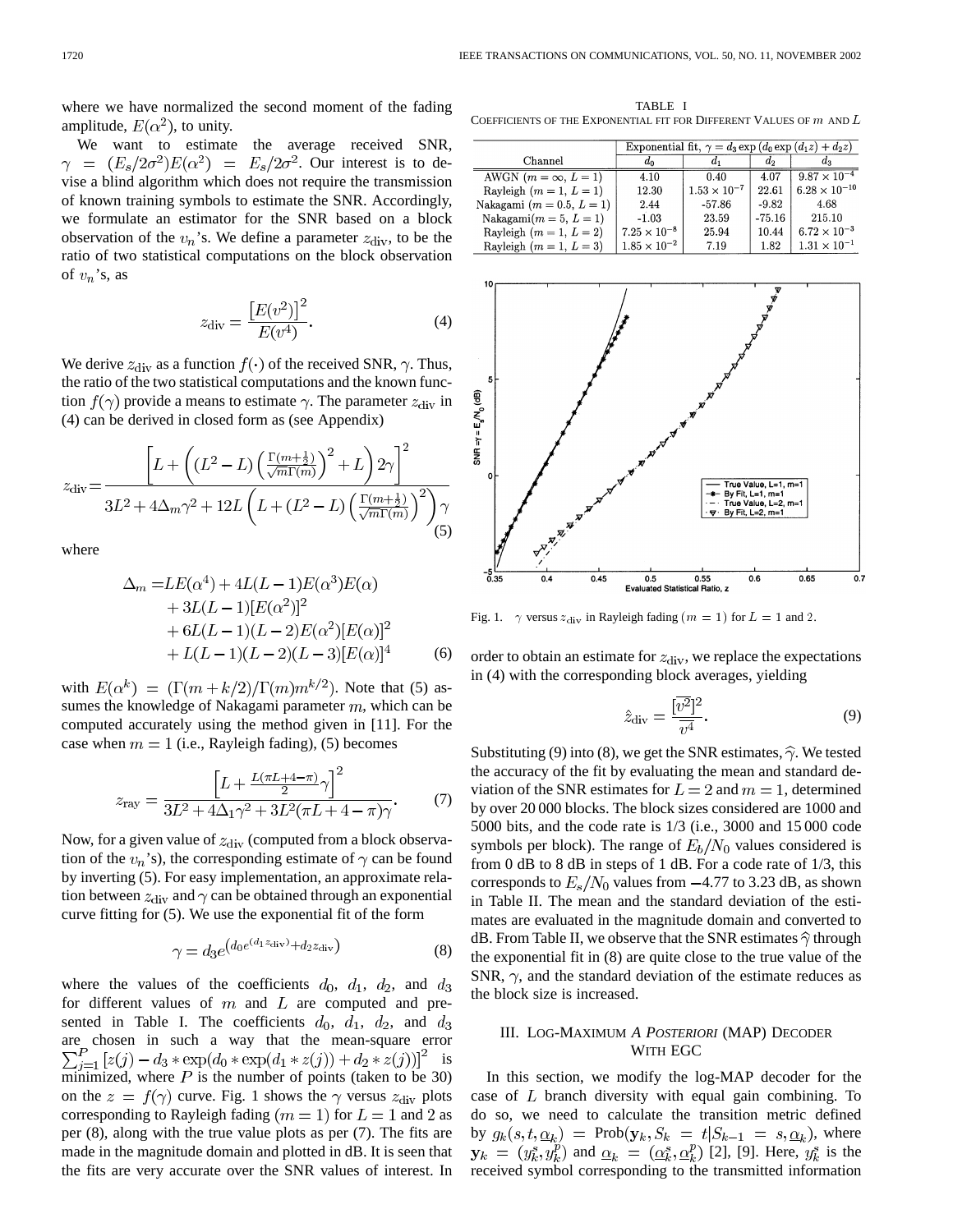TABLE II MEAN AND STANDARD DEVIATION OF THE SNR ESTIMATE,  $\widehat{\gamma}$ , for Different VALUES OF THE TRUE SNR,  $\gamma$ , for  $m = 1$  and  $L = 2$ 

| True SNR, $\gamma$ | Block size=1000 bits  |                         |                             | Block Size=5000 bits   |
|--------------------|-----------------------|-------------------------|-----------------------------|------------------------|
| (dB)               | $E[\hat{\gamma}], dB$ | $SD [\hat{\gamma}], dB$ | E[ $\widehat{\gamma}$ ], dB | $SD[\hat{\gamma}], dB$ |
| $-4.77$            | $-4.01$               | 0.397                   | $-4.03$                     | 0.181                  |
| $-3.77$            | $-3.32$               | 0.395                   | $-3.34$                     | 0.180                  |
| $-2.77$            | $-2.54$               | 0.396                   | $-2.57$                     | 0.178                  |
| $-1.77$            | $-1.69$               | 0.395                   | $-1.71$                     | 0.176                  |
| $-0.77$            | $-0.77$               | 0.394                   | $-0.78$                     | 0.176                  |
| 0.23               | 0.18                  | 0.395                   | 0.17                        | 0.178                  |
| 1.23               | 1.19                  | 0.407                   | 1.66                        | 0.182                  |
| 2.23               | 2.18                  | 0.421                   | 2.16                        | 0.189                  |
| 3.23               | 3.19                  | 0.443                   | 3.17                        | 0.200                  |

symbol  $x_k^s$ ,  $y_k^p$  is the received symbol corresponding to the transmitted parity symbol  $x_k^p$ ,  $\underline{\alpha}_k^s = \left(\alpha_{k,1}^s, \alpha_{k,2}^s, \ldots, \alpha_{k,L}^s\right)$ , and  $\underline{\alpha}_k^p = (\alpha_{k,1}^p, \alpha_{k,2}^p, \ldots, \alpha_{k,L}^p)$ . Also,  $S_k$  and  $S_{k-1}$  are the encoder states at time instants  $k, k-1$ , respectively [9]. When the symbol  $x_k^{\xi}$  is transmitted, it will be received through L independent paths and the output of the combiner will be

$$
y_k^{\xi} = x_k^{\xi} \sum_{l=1}^{L} \alpha_{k,l}^{\xi} + \sum_{l=1}^{L} n_{k,l}^{\xi}
$$
 (10)

where  $\xi \in \{s, p\}, \alpha_{k,l}^{\xi}$  is the random fading amplitude experienced by the  $k$ th symbol at the  $l$ th antenna path, and . Conditioning on  $x_k^{\xi}$  and  $\alpha_{k+1}^{\xi}, \alpha_{k+2}^{\xi}, \ldots, \alpha_{k+L}^{\xi}$ , we have  $y_k^{\xi} \sim \mathcal{N}\left(x_k^{\xi} \sum_{l=1}^L \alpha_{k,l}^{\xi}, L\sigma^2\right)$ . Applying Bayes' theorem, we can write  $g_k(s,t,\alpha_k)$  as

$$
g_k(s, t, \underline{\alpha}_k) = \text{Prob}(\mathbf{y}_k, S_k = t | S_{k-1} = s, \underline{\alpha}_k)
$$
  
\n
$$
= \text{Prob}(\mathbf{y}_k | S_{k-1} = s, S_k = t, \underline{\alpha}_k)
$$
  
\n
$$
\times \text{Prob}(S_k = t | S_{k-1} = s)
$$
  
\n
$$
= p(\mathbf{y}_k | \mathbf{x}_k, \underline{\alpha}_k) \text{Prob}(S_k = t | S_{k-1} = s)
$$
  
\n
$$
= p(\mathbf{y}_k | \mathbf{x}_k, \underline{\alpha}_k) \text{Prob}(x_k^s).
$$
 (11)

The last step in the above equation is due to the fact that the state transition between any given pair of states  $s$  and  $t$  uniquely determines the information bit  $x_k^s$ . Define

$$
c_k(s, t, \underline{\alpha}_k) = \log (g_k(s, t, \underline{\alpha}_k))
$$
  
= log(p(**y**<sub>k</sub>|**x**<sub>k</sub>,  $\underline{\alpha}_k$ )**Prob**( $x_k^s$ ))  
= log(p(**y**<sub>k</sub>|**x**<sub>k</sub>,  $\underline{\alpha}_k$ )) + log(Prob( $x_k^s$ )). (12)

With perfect channel interleaving and knowledge of fade amplitudes, we get

$$
p(\mathbf{y}_k|\mathbf{x}_k, \underline{\alpha}_k) = p(y_k^s|x_k^s, \underline{\alpha}_k^s) p(y_k^p|x_k^p, \underline{\alpha}_k^p).
$$
 (13)

Upon observing that  $y_k^s \sim \mathcal{N}\left(x_k^s\sum_{l=1}^L \alpha_{k,l}^s,L\sigma^2\right)$  and  $y_k^p \sim$ and, hence, upon substituting the expression for the Gaussian pdf into (13), we arrive at

$$
p(\mathbf{y}_k|\mathbf{x}_k, \underline{\alpha}_k) = \frac{1}{2\pi L\sigma^2} e^{-\left(y_k^s - x_k^s \sum_{l=1}^L \alpha_{k,l}^s\right)^2 / (2L\sigma^2)}
$$

$$
\times e^{-\left(y_k^p - x_k^p \sum_{l=1}^L \alpha_{k,l}^p\right)^2 / (2L\sigma^2)}.
$$
 (14)

Discarding all the constant terms and terms which do not depend on the code symbols  $\{x_k\}$ , and taking logarithm of both sides of (14), we obtain

$$
\log(p(\mathbf{y}_k|\mathbf{x}_k, \underline{\alpha}_k)) = \frac{2E_s}{LN_0} \left( \sum_{l=1}^L y_k^s x_k^s \alpha_{k,l}^s + \sum_{l=1}^L y_k^p x_k^p \alpha_{k,l}^p \right). \quad (15)
$$

Defining the quantity  $L_k\,$  $\log(\text{Prob}(x_k^s = +1)/\text{Prob}(x_k^s = -1))$ , and discarding all the terms independent of  $x_k^s$ , we can calculate  $\log(\text{Prob}(x_k^s))$  as [9]

$$
\log\left(\text{Prob}\left(x_k^s\right)\right) = \frac{\hat{L}_k x_k^s}{2}.\tag{16}
$$

Combining the results of (15) and (16) and substituting in (12), we obtain

$$
c_k(s, t, \underline{\alpha}_k) = \frac{\tilde{L}_k x_k^s}{2} + \frac{2E_s}{LN_0} \left( \sum_{l=1}^L y_k^s x_k^s \alpha_{k,l}^s + \sum_{l=1}^L y_k^p x_k^p \alpha_{k,l}^p \right). \tag{17}
$$

The above quantity  $c_k(s,t,\underline{\alpha}_k)$  can be used in the computation of the forward and backward recursion metrics in the log-MAP algorithm [10]. It is noted that the computation of the quantity  $r_k(s,t,\underline{\alpha}_k)$  requires knowledge of the  $E_s/N_0$  and the fade amplitudes. To obtain a metric in the absence of the fade amplitude knowledge, one needs to average  $c_k(\cdot, \cdot, \underline{\alpha}_k)$  over the distribution of  $\alpha_k$ , which is difficult even for the Rayleigh fading case [2]. Hence, in [2], an approximate, fade-independent metric was given for Rayleigh fading. Here, we use the following suboptimum metric in the absence of the knowledge of fade amplitudes  $\alpha$ :

$$
c_k^{\text{subopt}}(s,t) = \frac{\hat{L}_k x_k^s}{2} + 2\hat{\gamma} \left( y_k^s x_k^s + y_k^p x_k^p \right). \tag{18}
$$

The above metric is essentially the AWGN channel metric, which is equivalent to setting the fade amplitudes to unity.

# IV. TURBO DECODER PERFORMANCE RESULTS

We estimated  $E_s/N_0$  using the SNR estimator derived in Section II and used this estimate in the decoding of turbo codes. We carried out simulations to evaluate the performance of a rate-1/3 turbo code with generator  $(21/37)_{8}$  and random turbo interleaver for various values of  $L (= 1,2,3)$  and m  $(= 0.5, 1, 5)$ . The number of information bits per block is 5000 b and all the 15 000 received symbols in the block are used to compute the SNR estimate. The trellis of the constituent encoder is terminated by appending five tail bits to the information bits, which makes the code rate to be fractionally less than 1/3. Different random interleavers are generated for different data blocks in the simulations. The number of iterations in the turbo decoding is eight. We evaluate the turbo decoder performance using our SNR estimate, and compare it with the performance using perfect knowledge of the  $E_s/N_0$  and the fade amplitudes. In the ideal case, where perfect knowledge of the SNR as well as the symbol-by-symbol fade amplitudes are assumed, the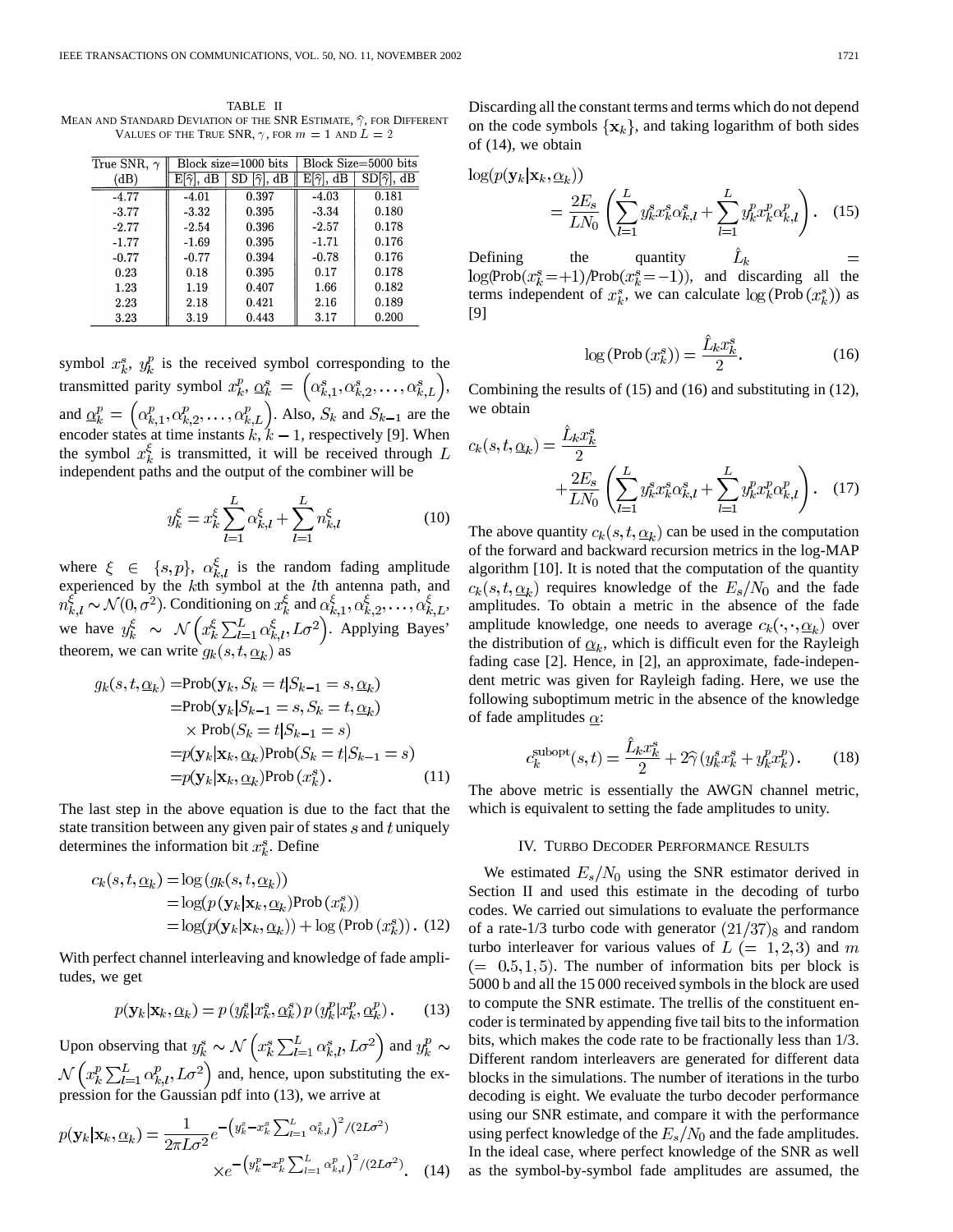

Fig. 2. Comparison of turbo decoder performance using the estimated SNR versus knowledge of channel information, for  $L = 1$  and  $m = 1$ .



Fig. 3. Comparison of turbo decoder performance using the estimated SNR versus knowledge of channel information, for  $L = 1$  and  $m = 0.5$ .

metric in (17) is used. In the nonideal case, however, since we are estimating only the SNR, the suboptimum metric in (18) is used.

Figs. 2–4 present the comparison of the turbo decoder performance using the estimated SNR versus perfect knowledge of channel information, for  $m = 1, 0.5$ , and 5, respectively, and  $L = 1$ . The various combinations of the knowledge of the SNR and fade amplitudes considered are a) Perfect SNR, Perfect  $\alpha$ 's; b) Estimated SNR, Perfect  $\alpha$ 's; c) Perfect SNR, Unity  $\alpha$ 's; and d) Estimated SNR, Unity  $\alpha$ 's. The assumption of perfect fade amplitude knowledge here must be viewed from a comparison point of view only, i.e., it gives the best possible performance with EGC, although maximal ratio combining would give better performance. The difference in performance between case a) and case b) gives the degradation due to inaccuracy in the SNR estimate alone. The performance difference between cases b) and d) gives the effect due to nonavailability of fade amplitude



Fig. 4. Comparison of turbo decoder performance using the estimated SNR versus knowledge of channel information, for  $L = 1$  and  $m = 5$ .



Fig. 5. Comparison of turbo decoder performance using the estimated SNR versus knowledge of the channel information, for  $m = 1$  and  $L = 2, 3$ .

information. From Figs. 2–4, it can be observed that, given the knowledge of the fade amplitudes at the receiver, the performance of the decoder using our SNR estimate is almost the same as the performance with perfect knowledge of the SNR. In other words, the proposed estimator provides adequately accurate SNR estimates for the purpose of turbo decoding in Nakagami- $m$  fading channels. It is also observed that the lack of knowledge of the fade amplitudes at the receiver results in noticeable degradation in performance, particularly when the fading is severe. For example, when  $m = 5$  (light fading), the degradation due to lack of knowledge of fade amplitudes is about 0.4 dB for an error rate of  $10^{-5}$ , whereas the degradation increases to about 1.5 dB for  $m = 1$  (Rayleigh fading) and 3.5 dB for  $m = 0.5$  (severe fading). Fig. 5 illustrates the performance comparison for EGC diversity when  $L = 2$  and 3. Performance in AWGN is also shown. As  $L$  is increased, the degradation due to lack of knowledge of fade amplitudes is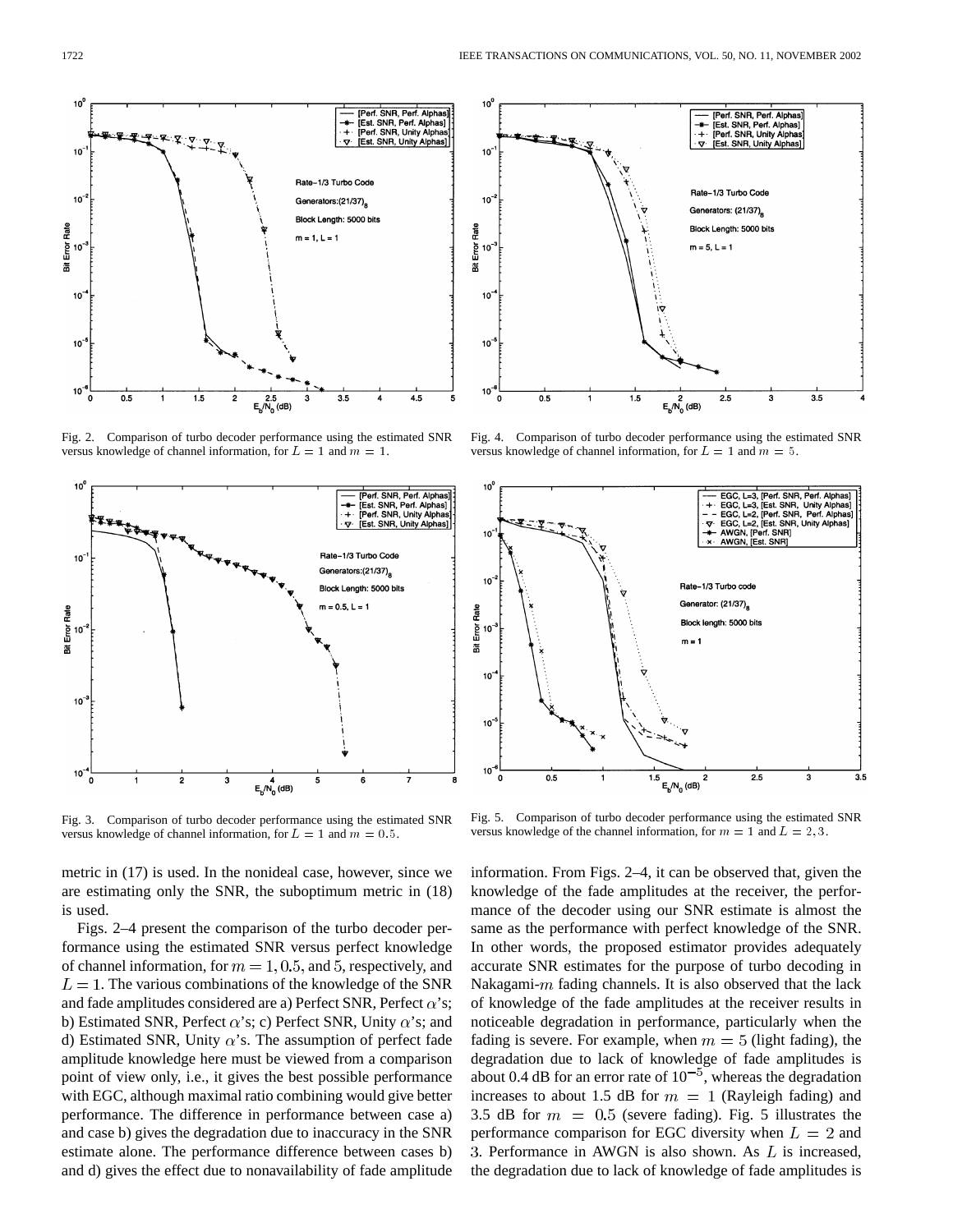reduced. For example, when  $L = 2$ , the degradation is 0.3 dB, whereas for  $L = 3$ , the degradation is just less than 0.1 dB. The turbo decoder performance is less sensitive to the lack of knowledge of the fade amplitudes in EGC diversity schemes compared with fading without diversity.

### **APPENDIX**

Here, we derive the expressions for the numerator and the denominator of (5). Removing the superscript for convenience, the denominator  $E(v^4)$  is given by

$$
E(v^4) = \sum_{i=1}^{L} \sum_{j=1}^{L} \sum_{k=1}^{L} \sum_{l=1}^{L} E(r_i r_j r_k r_l).
$$
 (19)

Substituting  $r_i = \alpha_i X + n_i$ ,  $r_j = \alpha_j X + n_j$ ,  $r_k = \alpha_k X + n_k$ , and  $r_l = \alpha_l X + n_l$ , we obtain

$$
E(v^{4}) = E_{s}^{2} \sum_{i=1}^{L} \sum_{j=1}^{L} \sum_{k=1}^{L} \sum_{l=1}^{L} E(\alpha_{i}\alpha_{j}\alpha_{k}\alpha_{l})
$$
  
+  $E_{s} \sum_{i=1}^{L} \sum_{j=1}^{L} E(\alpha_{i}\alpha_{j}) \sum_{k=1}^{L} \sum_{l=1}^{L} E(n_{k}n_{l})$   
+  $E_{s} \sum_{i=1}^{L} \sum_{k=1}^{L} E(\alpha_{i}\alpha_{k}) \sum_{j=1}^{L} \sum_{l=1}^{L} E(n_{j}n_{l})$   
+  $E_{s} \sum_{i=1}^{L} \sum_{l=1}^{L} E(\alpha_{i}\alpha_{l}) \sum_{j=1}^{L} \sum_{k=1}^{L} E(n_{j}n_{k})$   
+  $E_{s} \sum_{j=1}^{L} \sum_{k=1}^{L} E(\alpha_{j}\alpha_{k}) \sum_{i=1}^{L} \sum_{l=1}^{L} E(n_{i}n_{l})$   
+  $E_{s} \sum_{j=1}^{L} \sum_{l=1}^{L} E(\alpha_{j}\alpha_{l}) \sum_{i=1}^{L} \sum_{k=1}^{L} E(n_{i}n_{k})$   
+  $E_{s} \sum_{j=1}^{L} \sum_{l=1}^{L} E(\alpha_{j}\alpha_{l}) \sum_{i=1}^{L} \sum_{k=1}^{L} E(n_{i}n_{k})$   
+  $E_{s} \sum_{k=1}^{L} \sum_{l=1}^{L} E(\alpha_{k}\alpha_{l}) \sum_{i=1}^{L} \sum_{j=1}^{L} E(n_{i}n_{j})$   
+  $\sum_{i=1}^{L} \sum_{j=1}^{L} \sum_{k=1}^{L} E(n_{i}n_{j}n_{k}n_{l}).$  (20)

Since  $\alpha$  is Nakagami-m distributed with  $E(\alpha^2) = 1$ , we have  $E(\alpha) = (\Gamma(m + 1/2)/\sqrt{m}\Gamma(m))$ . Assuming the  $\alpha$ 's are independent and identically distributed (i.i.d.), the  $n$ 's are i.i.d, and assuming these groups are independent, and also independent of  $X$ , we obtain

$$
\sum_{p=1}^{L} \sum_{q=1}^{L} E(\alpha_p \alpha_q) = L + (L^2 - L) \left( \frac{\Gamma(m + \frac{1}{2})}{\sqrt{m} \Gamma(m)} \right)^2
$$
 (21)

and

$$
\sum_{p=1}^{L} \sum_{q=1}^{L} E(n_p n_q) = L\sigma^2.
$$
 (22)

Defining  $\Delta_m = \sum_{i=1}^L \sum_{i=1}^L \sum_{k=1}^L \sum_{l=1}^L E(\alpha_i \alpha_j \alpha_k \alpha_l)$ , the expression for  $\Delta_m$  can be obtained as

$$
\Delta_m = \sum_{i=1}^{L} \sum_{j=1}^{L} \sum_{k=1}^{L} \sum_{l=1}^{L} E(\alpha_i \alpha_j \alpha_k \alpha_l)
$$
  
=  $E(\alpha_1 + \alpha_2 + \dots + \alpha_L)^4$ . (23)

Applying the multinomial theorem to the above equation, we get

$$
\Delta_m = \left(\frac{L}{1}\right) E(\alpha^4) + \left(\frac{L}{2}\right) \frac{4!}{1!3!} E(\alpha^3) E(\alpha) \n+ \left(\frac{L}{2}\right) \frac{4!}{2!2!} [E(\alpha^2)]^2 \n+ \left(\frac{L}{3}\right) \frac{4!}{1!1!2!} 3E(\alpha^2) [E(\alpha)]^2 \n+ \left(\frac{L}{4}\right) \frac{4!}{1!1!1!1!} [E(\alpha)]^4.
$$
\n(24)

Simplifying the above equation, we arrive at

$$
\Delta_m = LE(\alpha^4) + 4L(L - 1)E(\alpha^3)E(\alpha) \n+ 3L(L - 1)[E(\alpha^2)]^2 \n+ 6L(L - 1)(L - 2)E(\alpha^2)[E(\alpha)]^2 \n+ L(L - 1)(L - 2)(L - 3)[E(\alpha)]^4
$$
\n(25)

where  $E(\alpha^k) = (\Gamma(m+k/2)/m^{k/2}\Gamma(m))$ . In the case of Rayleigh fading (i.e.,  $m = 1$ ),  $E(\alpha) = \sqrt{\pi}/2$ ,  $E(\alpha^2) = 1$ ,  $E(\alpha^3) = 3\sqrt{\pi}/4$ , and  $E(\alpha^4) = 2$ . Substituting these values of expectations in (25), we get  $\Delta_1$  as

$$
\Delta_1 = 2L + L(L - 1) \times \left\{ 3 + \frac{3(L - 1)\pi}{2} + (L - 2)(L - 3)\frac{\pi^2}{16} \right\}.
$$
 (26)

Next, to compute  $\sum_{i=1}^{L} \sum_{i=1}^{L} \sum_{k=1}^{L} \sum_{l=1}^{L} E(n_i n_i n_k n_l)$ , we use the result of (25) with  $\alpha$  replaced by n. Also, by recalling that the odd moments of Gaussian random variable  $n$  with zero mean and variance  $\sigma^2$  are all zero,  $E(n^2) = \sigma^2$ , and  $E(n^4) =$  $3\sigma^4$ , we arrive at

$$
\sum_{i=1}^{L} \sum_{j=1}^{L} \sum_{k=1}^{L} \sum_{l=1}^{L} E(n_i n_j n_k n_l) = 3L^2 \sigma^4.
$$
 (27)

Combining (21), (22), (25), and (27), we get  $E(v^4)$  as

$$
E(v^4) = E_s^2 \Delta_m + 3L^2 \sigma^4
$$
  
+6L  $\left[ L + (L^2 - L) \left( \frac{\Gamma(m + \frac{1}{2})}{\sqrt{m} \Gamma(m)} \right)^2 \right] E_s \sigma^2$   
=  $\sigma^4 \left\{ 3L^2 + \frac{E_s^2}{\sigma^4} \Delta_m + 6L$   
 $\times \left[ L + (L^2 - L) \left( \frac{\Gamma(m + \frac{1}{2})}{\sqrt{m} \Gamma(m)} \right)^2 \right] \frac{E_s}{\sigma^2} \right\}.$  (28)